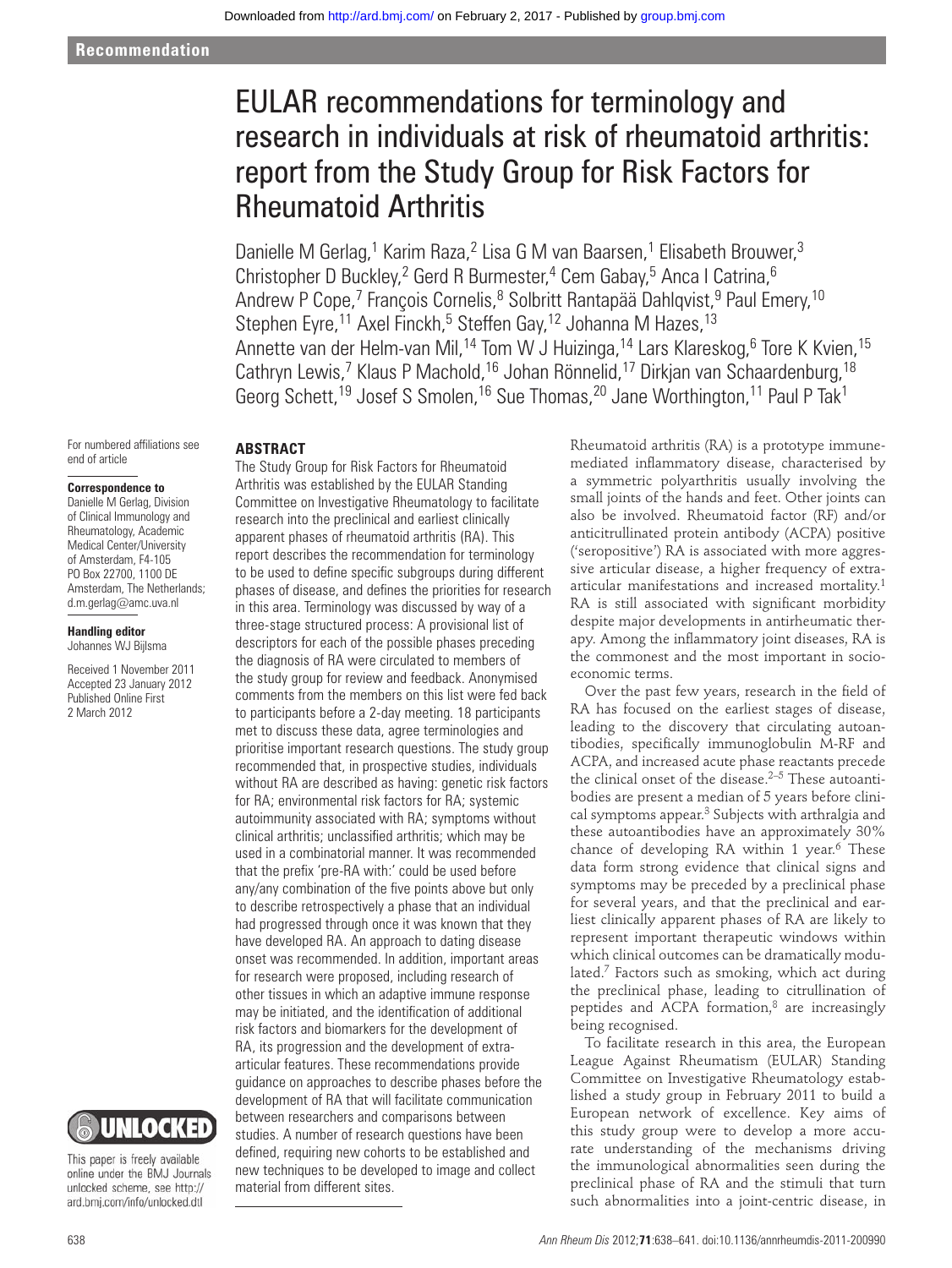**Box 1. Information provided to delegates for anonymous comment: summaries of phases that individuals (may) pass through before the development of RA. Delegates were asked to provide descriptive terms for these phases and to comment on their chosen descriptive terms.**

- $\blacktriangleright$  Individual at risk of RA on the basis of genetic and environmental risk factors with no identifiable laboratory abnormalities and no symptoms or signs of inflammatory arthritis.
- Individual at risk of RA on the basis of laboratory abnormalities (eg, ACPA, RF positivity) with no symptoms or signs of inflammatory arthritis.
- Individual at risk of RA on the basis of symptoms of inflammatory arthritis (eg, arthralgia/morning stiffness) but no clinical or imaging evidence of synovitis.
- Individual with synovitis on imaging but no clinically apparent inflammatory arthritis.
- Individual with clinically apparent inflammatory arthritis not yet fulfilling classification criteria for RA.

order to inform clinically relevant developments in outcome prediction and therapy.

The initial remit of the study group was to agree on terminologies to be used during the preclinical and earliest clinically apparent phases of RA and to define important research questions. This report describes this process and its conclusions.

#### **METHODS AND RESULTS**

#### **Terminology for describing phases of RA**

To facilitate discussion about terminologies to be used in the phases of disease before individuals develop RA, a three-stage structured process was followed.

#### Stage 1

Brief summaries of widely accepted phases that individuals (may) pass through before the development of RA (box 1) were circulated to participants (19 key researchers in the field; rheumatologists, basic scientists and a patient representative), who were asked to provide descriptive terms for these phases, and to comment on their chosen descriptive terms. Participants were asked to identify whether they felt that there were other phases that should be considered in the context of the development of descriptive terms. Terms that are currently widely used to describe individuals in phases before the development of RA (box 2) were circulated to participants who were asked to state whether they felt the terms were useful and to comment further on them. Fifteen responses were received for stage 1.

#### Stage 2

Anonymised data from stage 1 were fed back to participants before a 2-day meeting.

## Stage 3

Eighteen of the participants met during a 2-day workshop. Anonymised responses from previous stages were presented and discussed at the meeting. The following key issues were discussed. First, there was extensive discussion about the terms 'pre-RA' and 'preclinical RA'. It was felt that it was only appropriate to use these in situations in which one knew that the final outcome was RA and when one was looking backwards through the patient's history describing particular phases the patient had gone through. In particular, there was consensus that the term 'pre-RA' suggested that the patient would definitely progress to RA; without a set of risk factors that were 100% specific it was felt that the term was inappropriate and, as highlighted by the patient representative, of concern to patients and their families if it was used as a shorthand for those individuals identified at high risk of RA.

Second, there was consensus that the terminology used should be able to reflect that the different phases: do not occur in all patients who eventually develop RA (eg, some patients may never have evidence of autoantibodies associated with RA during the preclinical phase of disease); do not necessarily occur in the same order in all patients (eg, some patients may develop autoantibodies before the development of inflammatory joint symptoms and other patients may develop these after the development of such symptoms).

Following these discussions a draft proposal for terminology was developed and this was further refined. The final consensus is shown in box 3.

## **Recommendations for reporting of the phases of clinically apparent disease**

Currently there is a diversity of approaches to the dating of 'onset' in cohorts of patients with RA including from: the onset of any joint symptoms related to the current episode including arthralgia/morning stiffness; the onset of self-reported joint swelling; the onset of clinically observed swelling; the time of fulfilment of classification criteria for RA.

During the 2-day meeting, a consensus was reached that, as best practice, in prospective cohort studies the following dates are recorded:

- (1) First musculoskeletal symptoms relevant (in the opinion of the assessing rheumatologist) to the current complaint.
- (2) First persistent (ie, chronic until presentation) patient reported joint swelling.
- (3) Initial fulfilment of criteria for RA (1987 American College of Rheumatology (ACR)<sup>9</sup> and 2010 ACR EULAR)<sup>10</sup> based on data obtained retrospectively from the patient's history.
- (4) Initial fulfilment of criteria for RA (1987 ACR and 2010 ACR EULAR) based on the rheumatologist's assessment.

It was recognised that it may not be feasible in all situations to collect all these data. However, it was felt that in all situations investigators should report clearly what they were using as their 'starting point' when reporting symptom/disease durations**.**

#### **Future research agenda**

During the 2-day meeting a number of areas were identified as being in need of urgent investigation:

## Identification of additional risk factors and biomarkers and analysis of interactions between these as individuals progress through different phases of disease

The need to identify additional risk factors and biomarkers for the development of RA was unanimously agreed. Each established and putative factor will have to be clearly defined, in order to harmonise the classification of individuals between cohorts, for example as a precise genotype rather than an allelic odd ratio for a genetic factor. A clear need was identified for an assessment of which phases these were risk factors/ biomarkers for. For example, a particular risk factor may be relevant only to progression to the development of systemic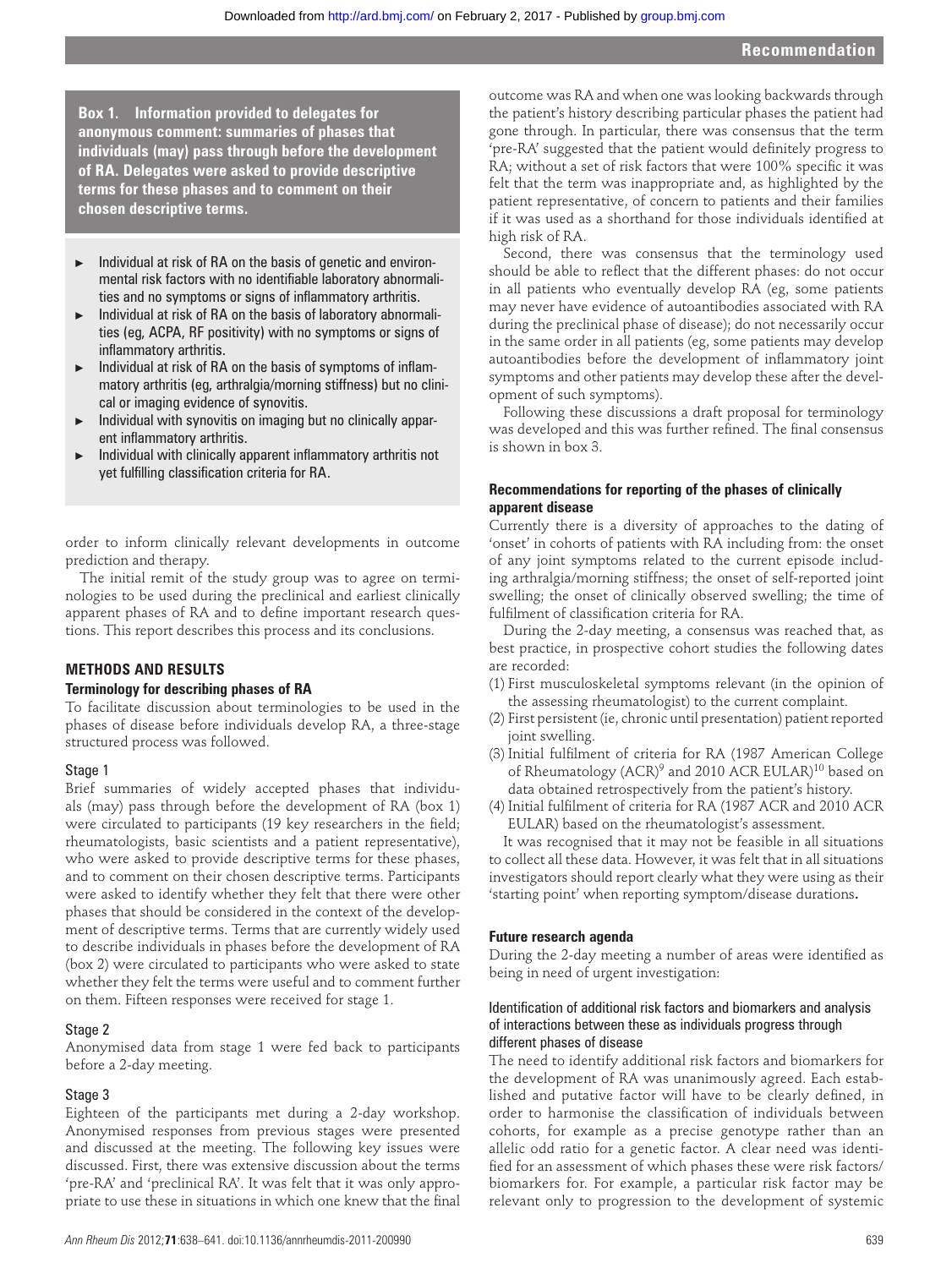## **Recommendation**

**Box 2. Information provided to delegates for anonymous comment: commonly used terms that are currently used to describe individuals in phases before the development of RA. Delegates were asked to state whether they felt the terms were useful and to comment further on them.**

- Pre-RA
- **Preclinical RA**
- Inflammatory arthralgia
- Autoantibody-positive arthralgia
- Undifferentiated arthritis

autoimmunity associated with RA, but if assessed in patients in that phase would not be a risk factor for progression though to the development of RA. In contrast, a different risk factor may be relevant to progression from unclassified arthritis to the development of RA. Using the knowledge of risk factors important in each phase, risk stratification and prediction models might identify those individuals who would benefit from intervention applicable to that phase.

#### Prediction of clinically relevant outcomes in addition to the development of RA

The heterogeneous nature of RA was acknowledged and it was agreed that, in addition to predicting the development of RA, research should look at biomarkers and risk factors for the rate of progression of joint destruction and the development of extra-articular manifestations of RA (eg, cardiovascular disease and pulmonary fibrosis) that could be identified in individuals 'at risk' of RA. Factors related to remission would also be of interest. The possible influence of the timing and intensity of therapy on these longer-term outcomes should be acknowledged.

#### Systemic autoimmune phase and site(s) of disease initiation

The term 'systemic autoimmunity associated with RA' was felt to be the best to describe the phase during which abnormalities in various body compartments can be found preceding the clinical expression of the disease. Although the synovium is the principal site of pathology in the established phase of disease, it may not be the site where the disease is initiated. Systemic immune abnormalities in individuals without joint symptoms, and a lack of immune infiltrates in the synovium during the earliest phase before clinical signs and symptoms of arthritis, $7$  point to other tissues being important in the initiation of adaptive immune reactions. Important tissues for research include bone marrow, lymph nodes, the gut, periodontal tissue,<sup>11</sup> the lung<sup>8</sup> and the neuroendocrine system. An initial phase, characterised by systemic autoimmunity without synovial inflammation, may be followed by a shorter phase during which asymptomatic synovitis is present.12 13 Based on the results of research on various tissues during different stages of the disease, it may be possible to develop specific preventive interventions targeting the breaking of tolerance or the formation of autoantibodies.

#### Symptoms without clinical arthritis phase

It was widely recognised that many patients with RA have a period of symptoms likely to be related to the development of inflammatory joint disease before they develop clinical arthritis. Two important areas for research were identified within this

**Box 3. Recommendation for terminology to be used**  to define specific phases up to the development of RA

- $\blacktriangleright$  In prospective studies individuals would be described as having:
	- (a) Genetic risk factors for RA
	- (b) Environmental risk factors for RA
	- (c) Systemic autoimmunity associated with RA
	- (d) Symptoms without clinical arthritis
	- (e) Unclassified arthritis
	- (f) RA
- ▶ The term 'arthritis' is used to denote clinically apparent soft tissue swelling or fluid (not bony overgrowth alone).
- $\blacktriangleright$  (a) to (e) can be used in a combinatorial manner for example, an individual may have  $(a)+(b)$ , or  $(a)+(b)+(c)$  or  $(a)+(b)+(d)$ , etc.
- $\triangleright$  The prefix 'pre-RA with:' can be used before any/any combination of (a) to (e) but only to describe retrospectively a phase an individual was in once it is known that they have developed RA.

phase. First, the significance of synovial and bone abnormalities as assessed by imaging (eg, ultrasound or MRI), which may detect changes such as synovial thickening, increased synovial vascularity and bone marrow oedema in patients with symptoms without clinical arthritis, as predictors of progression to unclassified arthritis and the development of RA. Second, the importance of identifying symptoms/complexes of symptoms that are associated with the subsequent development of RA.

#### **DISCUSSION**

The characterisation of genetic and environmental risk factors for RA, and the identification of blood-based biomarkers predictive of development of RA in as yet asymptomatic individuals, has led to increasing interest in the development of predictive and preventive strategies that can be used before the onset of symptoms. This comes against a background of considerable research looking at predictive and therapeutic approaches in patients with symptoms before they fulfil the classification criteria for RA.<sup>614–19</sup> These criteria<sup>910</sup> have allowed for a common understanding of what we mean by this phase in the patient's journey. There is, however, a plethora of terms currently used to describe individuals in disease phases before the fulfilment of classification criteria for RA, including 'early RA', 'very early RA' and 'pre-RA'. The recommendations in this paper propose guidance on approaches to describe specific phases before the development of RA, which are influenced by our current thinking about aetiopathogenesis. The use of these terms in the manner suggested will facilitate communication between researchers and comparisons between studies, in much the same way that classification criteria facilitate recruitment of patients with similar clinical phenotypes to clinical trials. An important outcome from the meeting was a decision to recommend that the use of the term 'pre-RA' should be limited to very specific situations. To reflect this, the original name of the study group (Study Group for Preclinical and the Earliest Clinically Apparent Phases of Rheumatoid Arthritis) has been changed to Study Group for Risk Factors for Rheumatoid Arthritis.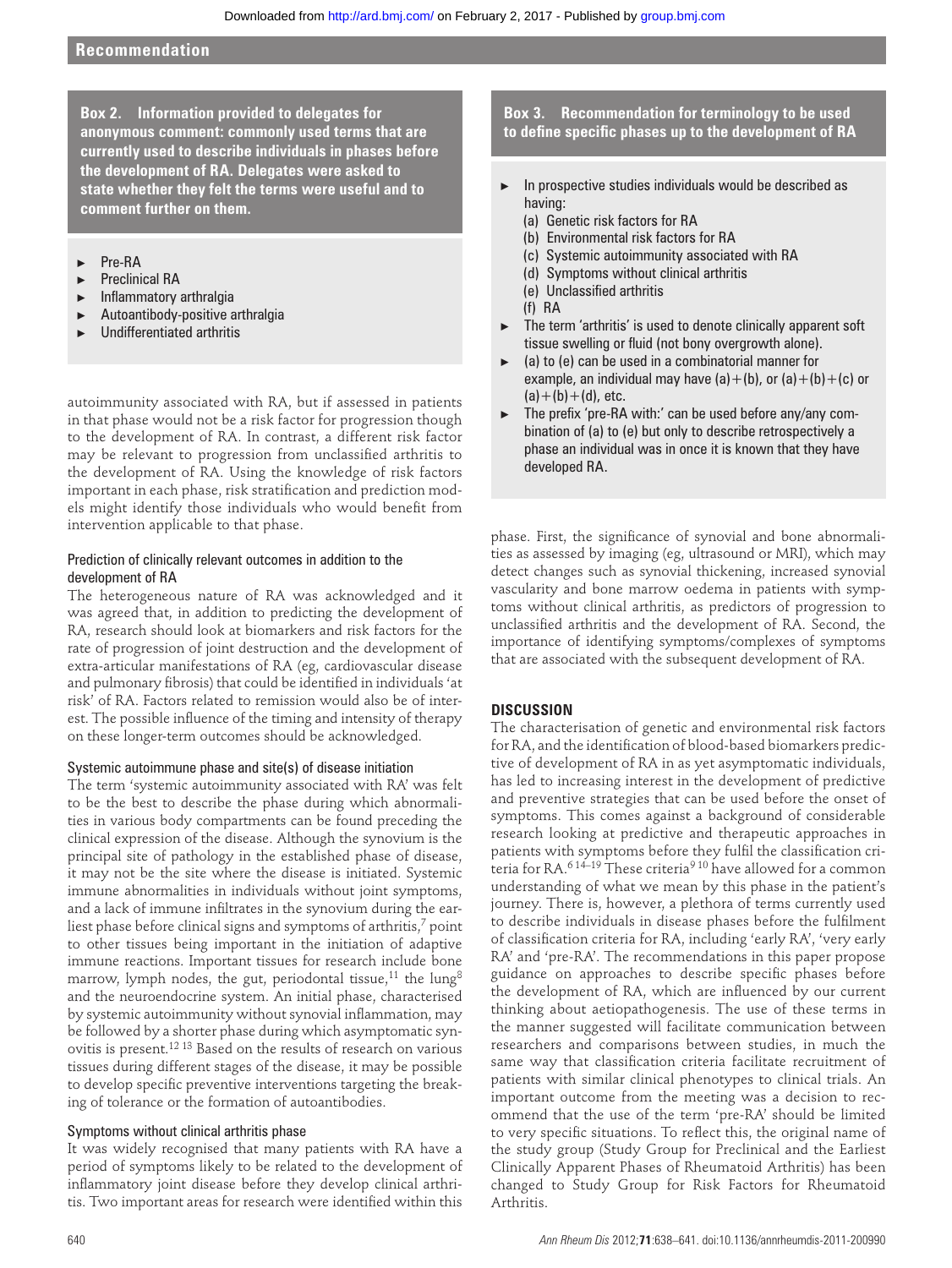The terms used to describe the different phases before the development of RA are intentionally broad. Therefore, 'genetic risk factors for RA' and 'environmental risk factors for RA' deliberately do not define any particular genetic and environmental risk factors. 'Systemic autoimmunity associated with RA' does not define any specific immune abnormalities, such as any specific autoantibody, and 'symptoms without clinical arthritis' does not define any specific symptoms. This was a very conscious decision, as restricting these categories by specifying risk factors and features that are currently known will render the nomenclature rapidly redundant in this advancing field. Future research will define additional risk factors and features relevant to each of these phases, beyond current knowledge, and will assess the predictive utility of each of these. In addition, there are currently recognised biomarkers that are known to be present before the development of RA, which are not specifically reflected in the nomenclature. The presence of synovitis on imaging, but not clinically, is an example of this. This is not to suggest that the study group viewed this as an unimportant biomarker. Rather, the nomenclature should provide a framework within which future research can assess at which phases, and for transit to which phases, this, like other biomarkers, is useful.

A number of the research questions that have been defined require new cohorts, of asymptomatic individuals and of patients, to be established and new techniques to be developed to image and collect material from different sites. The identification of uniform core datasets that can be collected in standardised ways across cohorts is an important goal. Furthermore, standard operating procedures for the collection, handling and storage of samples, such as serum and RNA, should be agreed to ensure good and consistent quality of the biomaterial. Given the inherent conflict between the desire to collect material in a uniform and optimal manner and the constraints of working in a clinical environment where such collection is not always feasible, the description of how each sample was collected, handled and stored, will be very important.

As knowledge evolves it is important not to leave its true target audience behind. Individuals without RA need to be informed of the rationale for and value of predicting risk and intervening and the need to have a clear understanding of the risks and benefits of such approaches. Clarity of terminology and the involvement of users through all phases of the research process will help achieve this.

**Contributors** All authors contributed actively to the development of the recommendation proposed in this manuscript. They all had input in preparing and writing the manuscript. DMG and KR finalised the manuscript. The first two authors contributed equally to the paper.

**Funding** This work was supported in part by grants from the EULAR, the European BTCure IMI programme, Dutch Arthritis Foundation and ZonMw.

#### **Competing interests** None.

**Provenance and peer review** Not commissioned; externally peer reviewed.

Author affiliations <sup>1</sup> Division of Clinical Immunology and Rheumatology, Academic Medical Center, University of Amsterdam, Amsterdam, The Netherlands 2 Rheumatology Research Group, MRC Centre for Immune Regulation, Institute for Biomedical Research, School of Immunity and Infection, College of Medical and Dental Sciences, University of Birmingham, Birmingham, UK

<sup>3</sup>Department of Rheumatology and Clinical Immunology, University Medical Center Groningen, University of Groningen, Groningen, The Netherlands

4 Department of Rheumatology and Clinical Immunology, Charite University Hospital, Berlin, Germany

<sup>5</sup>Division of Rheumatology, University of Geneva School of Medicine, Geneva, Switzerland <sup>6</sup>Rheumatology Unit, Department of Medicine, Karolinska Institute and Karolinska University Hospital, Solna, Sweden

<sup>7</sup>Academic Department of Rheumatology, Division of Immunology, Infection and Inflammatory Diseases, King's College School of Medicine, London, UK <sup>8</sup>GenHotel, University Evry, Clermont-Ferrand, France

<sup>9</sup>Department of Public Health and Clinical Medicine, Rheumatology, Umeå University, Umeå, Sweden

<sup>10</sup>Section of Musculoskeletal Disease, Leeds Institute of Molecular Medicine, University of Leeds, Leeds, UK

11Manchester Academic Health Science Centre,The University of Manchester, Manchester, LIK

<sup>12</sup>Department of Rheumatology, University Hospital, Zurich, Switzerland

<sup>13</sup>Department of Rheumatology, Erasmus MC, Rotterdam, The Netherlands 14Department of Rheumatology, Leiden University Medical Center, Leiden, The **Netherlands** 

15Department of Rheumatology, Diakonhjemmet Hospital, Oslo, Norway

<sup>16</sup>Department of Rheumatology, Medical University of Vienna, Vienna, Austria

<sup>17</sup>Department of Immunology, Genetics and Pathology, Uppsala University, Uppsala, Sweden

18Jan van Breemen Research Institute, Department of Rheumatology, Amsterdam, The Netherlands

<sup>19</sup>Department of Internal Medicine 3, University of Erlangen-Nuremberg, Erlangen, Germany

20National Rheumatoid Arthritis Society, UK

#### **REFERENCES**

- 1. **van Zeben D**, Hazes JM, Zwinderman AH, *et al.* Clinical significance of rheumatoid factors in early rheumatoid arthritis: results of a follow up study. *Ann Rheum Dis* 1992;**51**:1029–35.
- **Berglin E**, Padyukov L, Sundin U, et al. A combination of autoantibodies to cyclic citrullinated peptide (CCP) and HLA-DRB1 locus antigens is strongly associated with future onset of rheumatoid arthritis. *Arthritis Res Ther* 2004;**6**:R303–8.
- 3. **Nielen MM**, van Schaardenburg D, Reesink HW, et al. Specific autoantibodies precede the symptoms of rheumatoid arthritis: a study of serial measurements in blood donors. *Arthritis Rheum* 2004;**50**:380–6.
- 4. **Rantapää-Dahlqvist S**, de Jong BA, Berglin E, *et al.* Antibodies against cyclic citrullinated peptide and IgA rheumatoid factor predict the development of rheumatoid arthritis. *Arthritis Rheum* 2003;**48**:2741–9.
- 5. **Jørgensen KT**, Wiik A, Pedersen M, *et al.* Cytokines, autoantibodies and viral antibodies in premorbid and postdiagnostic sera from patients with rheumatoid arthritis: case–control study nested in a cohort of Norwegian blood donors. *Ann Rheum Dis* 2008;**67**:860–6.
- 6. **van de Stadt LA**, van der Horst AR, de Koning MH, *et al.* The extent of the anticitrullinated protein antibody repertoire is associated with arthritis development in patients with seropositive arthralgia. *Ann Rheum Dis* 2011;**70**:128–33.
- 7. **van de Sande MG**, de Hair MJ, van der Leij C, *et al.* Different stages of rheumatoid arthritis: features of the synovium in the preclinical phase. *Ann Rheum Dis* 2011;**70**:772–7.
- 8. **Klareskog L**, Stolt P, Lundberg K, *et al.* A new model for an etiology of rheumatoid arthritis: smoking may trigger HLA-DR (shared epitope)-restricted immune reactions to autoantigens modified by citrullination. Arthritis Rheum 2006;54:38-46.
- 9. **Arnett FC**, Edworthy SM, Bloch DA, *et al.* The American Rheumatism Association 1987 revised criteria for the classification of rheumatoid arthritis. Arthritis Rheum 1988;**31**:315–24.
- 10. **Aletaha D**, Neogi T, Silman AJ, et al. 2010 Rheumatoid arthritis classification criteria: an American College of Rheumatology/European League Against Rheumatism collaborative initiative. *Ann Rheum Dis* 2010;**69**:1580–8.
- 11. **de Pablo P**, Chapple IL, Buckley CD, *et al.* Periodontitis in systemic rheumatic diseases. *Nat Rev Rheumatol* 2009;**5**:218–24.
- 12. **Kraan MC**, Versendaal H, Jonker M, *et al.* Asymptomatic synovitis precedes clinically manifest arthritis. *Arthritis Rheum* 1998;**41**:1481–8.
- 13. **Gent YY**, Voskuyl AE, Kloet RW, *et al.* Macrophage PET imaging as biomarker for preclinical rheumatoid arthritis. *Arthritis Rheum* 2012;**64**:62–6.
- 14. **Filer A**, de Pablo P, Allen G, *et al.* Utility of ultrasound joint counts in the prediction of rheumatoid arthritis in patients with very early synovitis. *Ann Rheum Dis* 2011;**70**:500–7.
- 15. **van der Helm-van Mil AH**, Detert J, le Cessie S, *et al.* Validation of a prediction rule for disease outcome in patients with recent-onset undifferentiated arthritis: moving toward individualized treatment decision-making. *Arthritis Rheum* 2008;**58**:2241–7.
- 16. **Verstappen SM**, McCoy MJ, Roberts C, et al. Beneficial effects of a 3-week course of intramuscular glucocorticoid injections in patients with very early inflammatory polyarthritis: results of the STIVEA trial. *Ann Rheum Dis* 2010;**69**:503–9.
- 17. **Machold KP**, Landewé R, Smolen JS, *et al.* The Stop Arthritis Very Early (SAVE) trial, an international multicentre, randomised, double-blind, placebo-controlled trial on glucocorticoids in very early arthritis. *Ann Rheum Dis* 2010;**69**:495–502.
- 18. **van Dongen H**, van Aken J, Lard LR, et al. Efficacy of methotrexate treatment in patients with probable rheumatoid arthritis: a double-blind, randomized, placebocontrolled trial. *Arthritis Rheum* 2007;**56**:1424–32.
- **Bos WH**, Dijkmans BA, Boers M, et al. Effect of dexamethasone on autoantibody levels and arthritis development in patients with arthralgia: a randomised trial. *Ann Rheum Dis* 2010;**69**:571–4.